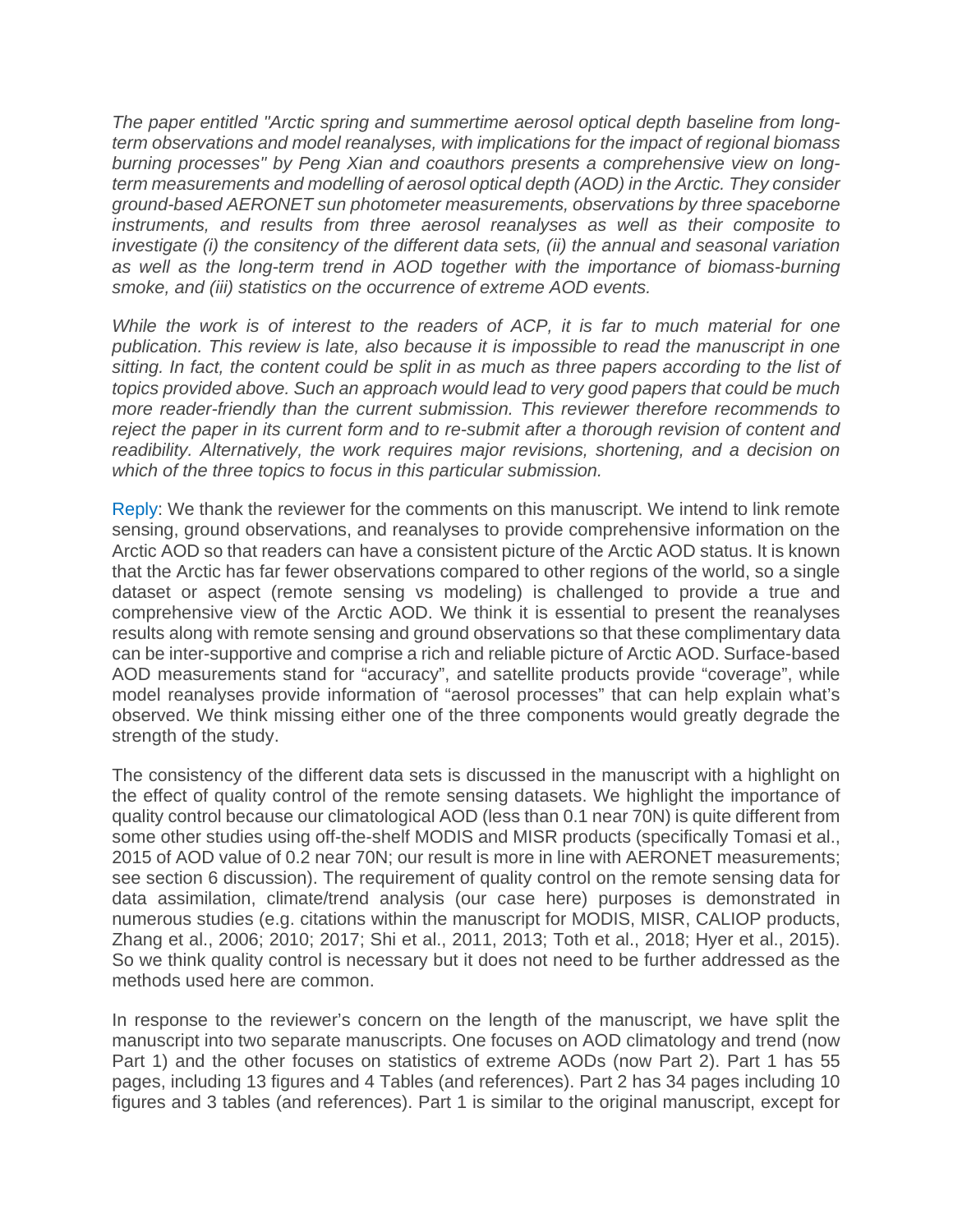the removal of the extreme AOD events and with marginal changes incorporating reviewers' and coauthors' comments. Part 2 focuses on extreme AOD events and with four additional figures and one additional table providing in-depth analyses of extreme AOD events (e.g., the geographical distribution of AODs at the 95<sup>th</sup> percentiles, a figure illustrating the trend of extreme AOD events). The added table (Table 1) is to provide AERONET site information and basic AOD statistics (similar to Part 1). We thank the reviewer's suggestion for splitting the paper into more than 1 papers.

*Please find some more specific comments below:*

*- The paper is rather lengthy and would benefit from trimming the text and content to what's really needed. A start would be a shorter title such as, e.g. to Arctic spring and summertime aerosol optical depth baseline from long-term observations and model reanalyses.*

Reply: The paper is split into two manuscripts as mentioned above. The titles are shorter than before.

*- Entire paragraphs could be omitted as they are repeating points made earlier or are just redundant, e.g. lines 24-31 (not needed in the Abstract), 141-148, 176-182, 299-303 (why mention if the statement end with "is not used here"),...*

Reply: Line 24-31: We think the inclusion of the discussions in the abstract is a personal preference. We prefer abstracts to be stand-alone with sufficient info for readers. Therefore, we kept the discussions in the abstract.

Line 141-148: The advantage of high temporal resolution biomass burning emissions used in the aerosol reanalyses was mentioned in two places in the manuscript: One in the introduction (listed line numbers), and the other in the discussion. We'd really like to highlight this point so we've kept it in the introduction as well as in the discussion.

Line 176-182, 299-303: These lines are removed following the reviewer's suggestion.

*- The entire part about FLAMBE (description and results) could be omited. In fact, the point made here could be condensed down to something along the lines of "findings are also supported by burning emissions from FLAMBE" later in the discussion.*

Reply: The FLAMBE biomass burning (BB) emission climatology and the trend, which are derived based on satellite observations, are a critical data source for revealing changes in BB aerosol patterns in the Arctic region. Thus, we would like to include an introduction of FLAMBE for the benefit/convenience of readers. The FLAMBE-related information is only one figure and it is kept in the manuscript.

*- There are way too many figures for one publication. In addition, some information in these figures could be moved to the supplement to improve the discussion of the findings. For instance, the main figures could stick to the Multi-Reanalysis Concensus and their discussion could link to more detailed figures including the specific findings of the three models in the supplement. The authors should re-evaluate if a figure that isn't thoroughly discussed in the text is needed in the manuscript.*